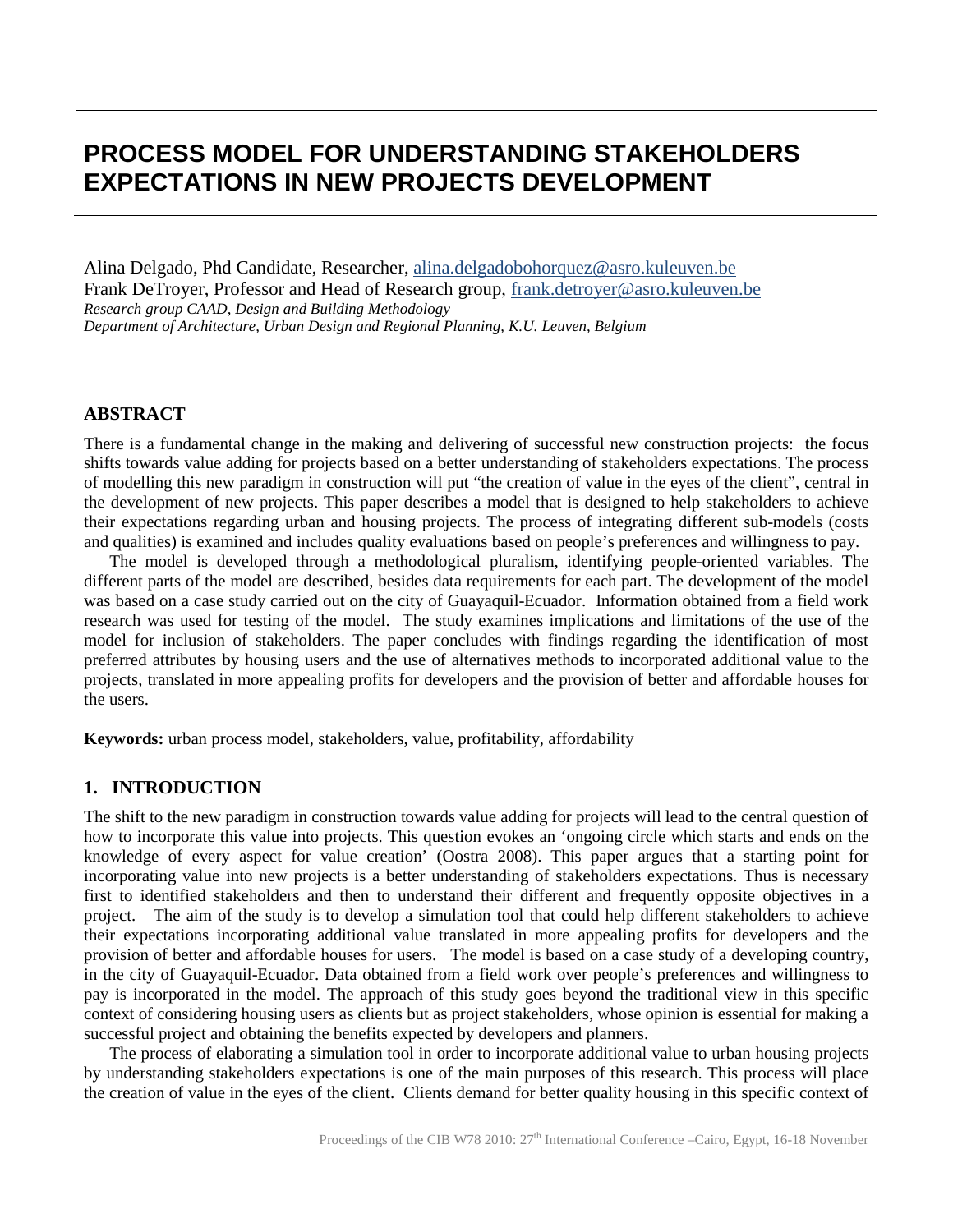a developing country has not been previously effectively translated into simulations models. This is partially due to the fact that the process of translating subjective data into objective terms in a simulation model is not just a straightforward procedure. (Fellows and M.Liu 2000; Gregorio and Cronemyr 2008).

 Stakeholders have different and sometimes conflictive expectations in a project. Balancing the different interests, visions, and objectives is the key for delivering more successful urban housing projects (Curtice 2006). This study tries to deal with those expectations by grouping stakeholders into two main groups. On one side are the housing users and on the other side land developers. Between these two main groups other groups of stakeholders could act and change roles and expectations, as: local or central government, building contractors, land owners, educational institutions, social organizations. The simulation tool described in this paper is not an especially sophisticated model, but could be used for reviewing options and tradeoffs for the different involved stakeholders. Thus, one of the objectives of this paper is not just the creation of a new better model, but a logical analysis of the concepts that have been used in the process of model development that could lead us in the future to more sophisticated and integrated models.

## **2. CASE STUDY ANALYSIS**

#### **2.1 Stakeholders identification in the local housing context**

**Central Government**: The Government establishes the housing policy, as part of its development policies and is responsible of the financial (giving a housing bonus) and legal frame to develop housing for low income people. The Government determines also the *standards for construction materials and housing techniques for social housing programs.*

**Local Government:** The Local Government is in charge of the administration, planning, regulation and creation of laws and procedures for the city of Guayaquil and the canton. The local Government determines also the *design standards for new urban housing developments* in the city, including for social housing projects.

Besides Central and Local government other stakeholders are: International agencies; Second level finance entities; Private sector; Community and end housing users; Materials providers; Chambers of construction and industry.

#### **2.2 Brief description of stakeholders participation**

Ecuador, as other Latin American countries, has difficulties to organized the urban growth of the housing sector caused by the migratory flow field-city and the natural growth of the population (Barros 2004). The deficit of housing in Ecuador in 2002 was estimated in about 1.200.000 dwellings by INEC (National Institute of Statistics and Census 2001), of which 60% was qualitative and 40% quantitative. Actually, Ecuador's Housing policy has been oriented towards facilitating access to housing units for low income families that do not own a house, or whose housing units lacks basic provisions. Within such housing policy, the state abandoned its traditional role of promoter, builder and financial agent to assume the role of the facilitator of tasks to be fulfilled by the private sector. The main strategy of that policy was the creation of a direct subsidy system, similar as other countries of the region. It was created a Housing Incentive system, SIV (Sistema de incentivos para la vivienda) with the objective to provide a financial assistance to low income families for housing construction or improvement.

 At the local level, the Municipality of Guayaquil faced more than two decades ago the recovery of the city from decay, in administrative, financial and economical terms. A main project considered as a starting point for the re-development of the city was proposed: the project "Malecon 2000". The objective of the project was the re-development of the water front and center of the city. For that project, a more broad definition of stakeholders was used; involving the main representatives of civil society, designers, central and local government, private contractors, planners, project developers, social organizations, but excluding one of the most important group: the inhabitants of the city. A new form of public-private partnership was used for the "Malecon 2000" project, involving for the first time private donors to finance public goods.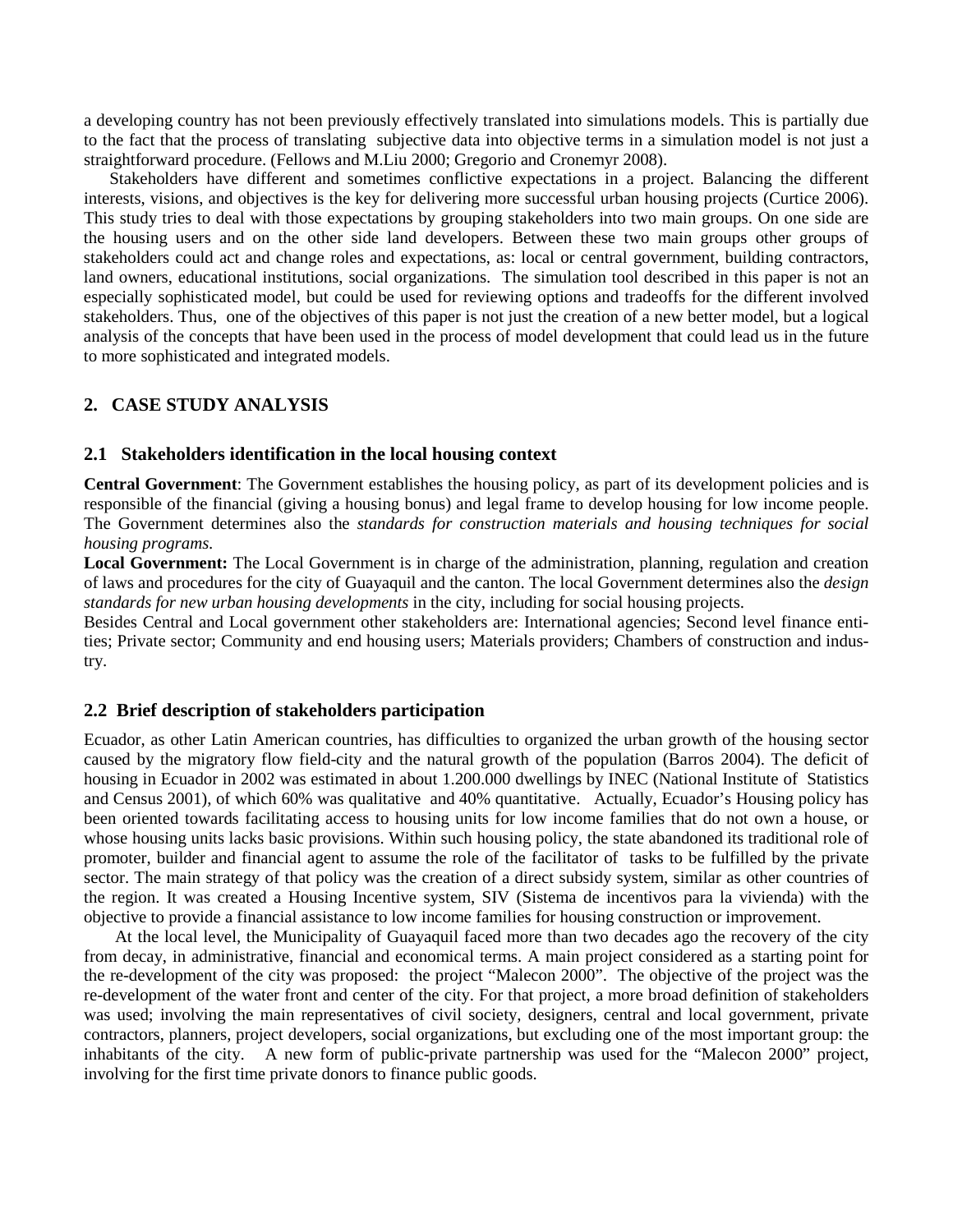Regarding social housing projects some initiatives have been already proposed by the Local and Central Government. One of those projects (proposed and implemented by the Local Government) was "Mucho Lote" project intended for 14.383 dwelling units; it was implemented and built in an area of 189 ha, with green and communal areas and basic infrastructure. This project targeted the low and medium income groups of the population, considering as part of this category to those persons who have a monthly income between \$240 or less and \$600 (Municipality of Guayaquil 2008). Following this project, other social housing projects were promoted by the Municipality and are actually under implementation, like "Mi Lote" project, to be implemented in an area of 107,1 ha. The Central Government through the Minister of Housing is actually also acting as a promoter and developer of an urban housing project in Guayaquil called "Socio Vivienda", which is going to be implemented in an area of 38,7 ha.Thus, both the local as well as the central government could act as regulators and developers of social housing projects.

#### **2.3 Identification of stakeholders expectations**

The study groups the stakeholders mentioned above into two main groups, but may also encompass other key groups. Leading one group are the housing **end users** that could also include community organizations and social associations and at the other side are the **developers**, which could include local or central government, building contractors, land owners, educational institutions. These stakeholders have different expectations that are going to be reflected in the model. For **end users** one of their main expectations is to get good quality and affordable houses and for developers to get appropriate profits.

 There are stakeholders whose expectations may not be reflected directly in the output of the model but that even though can be indirectly reach as for example the local government, whose expectations could be to impulse an appropriate urban growth of the city and collect enough taxes coming from permits and legal procedures but also to obtain as a developer appropriate profits from projects. For materials providers the outputs of the model are reflected in the number of houses that could be provided and in consequence in the amount of housing materials that they could sell. Designers and contractors could check the impact of choices over the final profitability of the project. Financial institutions could compare investment possibilities in accordance with model output parameters. To give a complete description of the different and multiple objectives that each stakeholder could have in this specific context is beyond the scope of this paper, but to develop a model that could help them to check and compare options for the development of an urban project. In that sense the **role of the model** in the corresponding decision-making process is to help different stakeholders to evaluate possible decisions and options of different input parameters included in the model. Those inputs could be included by each actor individually or jointly and can be used for the negotiations between actors. The model is just the tool that stakeholders could use for reviewing outputs of their decisions. Therefore last decisions concerning practical applications of the model will have to be taken jointly between main stakeholders involved.

#### **3. METHODOLOGY AND DATA COLLECTION**

For the development of the model a "methodological pluralism" is used, considering this research as an interdisciplinary study that could be enriched by the use of multiple research methods. In this study this term is understood as the use of different research methodologies that are seen as complementary, leading to a coherent cumulative knowledge building (Kirsch and Sullivan 1992). This research is based on literature review, a case study involving field work and a simulation model. Firstly the study is based on literature review of the general topic (Green and Ortuzar 2002; Makowsky 1999) and of local publications (as national journals, magazines, and technical publications). Then a Case study was used, which is located in the city of Guayaquil-Ecuador for testing the simulation model, based in the *Element Method for Cost Control* (De Troyer 1990). For the data employed in the model primary and secondary sources were used, besides a field work used to picture preferences and willingness to pay of possible inhabitants.

 Primary sources of data were used as local technical publications (national journals, magazines, and technical publications) and secondary as informal interviews with public policy makers, private developers, and housing users, policy regulators and the city planners. A field work based on a pilot project was also undertaken in order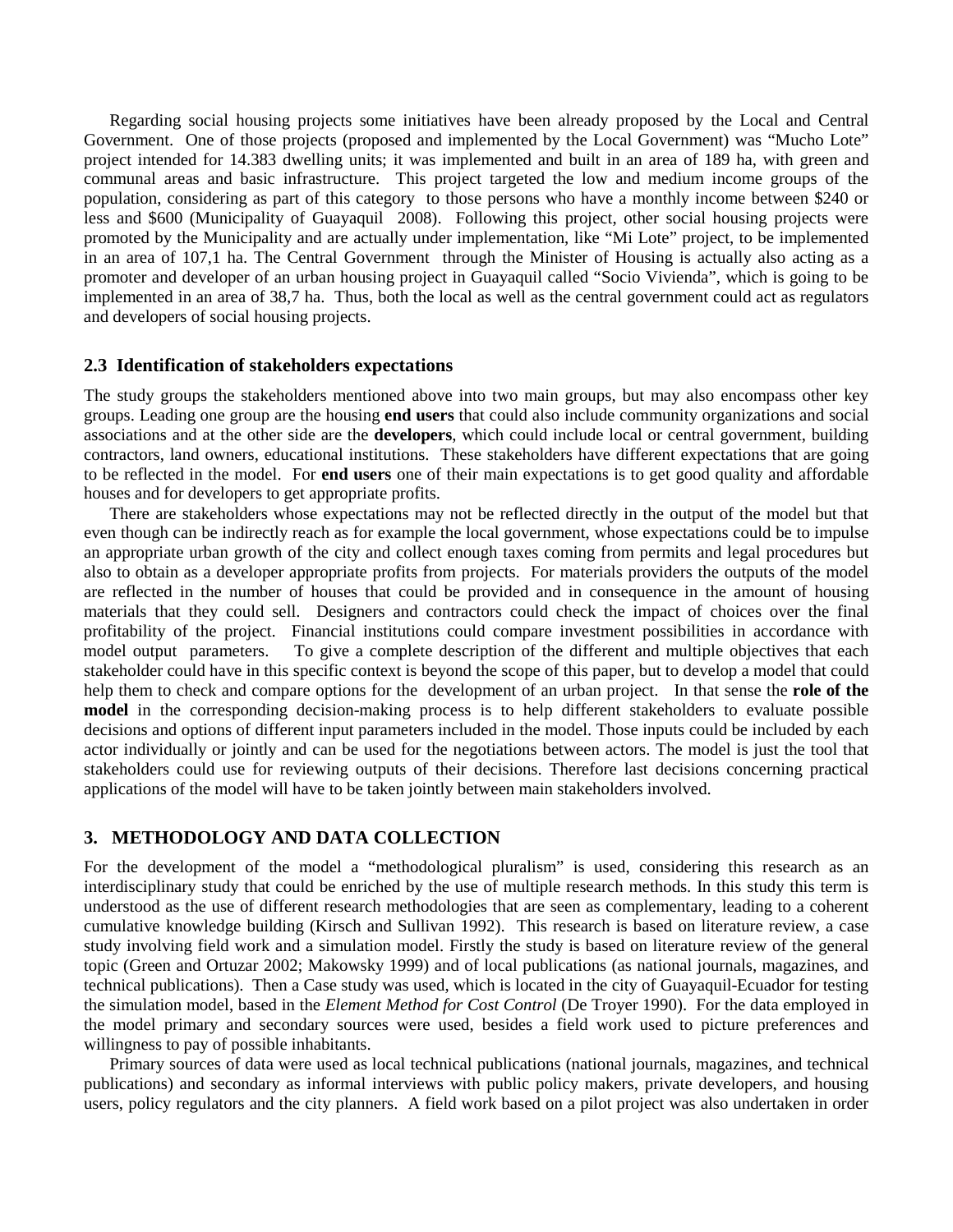to test user's preferences and willingness to pay and to try to incorporate useful data for the model. Data from field work was used in the model to determine market prices and to make quality evaluations based in housing demand. The model requires the following kind of input data: Project design parameters (housing and urban level); development and construction costs; market prices; quality evaluation data (based in housing demand); and financial conditions for the possible owner.

**3.1 The project pilot field work:** This survey pilot project was made in the city of Guayaquil-Ecuador for three low medium income groups of the population. For this survey the **Contingent Valuation Method** (CVM) was used, in order to elicit preferences directly through the questioning of individuals on their willingness to pay (WTP) for housing characteristics. This method is referred to as a "stated preference" method, because it asks people to directly state their values, rather than inferring values from actual choices, as the "revealed preference" methods does. The fact that this method is based on what people say they would do, as opposed to what people are observed to do, it is the source of its greatest strengths and weaknesses. (Turner, et al. 2004). The necessity to find an appropriate manner of formulating questions to people about their willingness to pay for a certain housing characteristic was one of the main difficulties of this study. Questionnaires had to be carefully prepared. For eliciting respondent's choices or preferences a **hybrid approach**, as a **"payment card"** was prepared. Respondents were shown for each housing characteristic different possible options and it was showed to them a list of possible answers- a "payment card"- payment alternatives and asked them to indicate their choice. A provisional list of housing characteristics based on primary and secondary sources was offered to the housing users (fig.1). Three main groups were derived: (1) Layouts of houses and urban environment; (2) Technical choices- materials and (3) Location of the project. A total of 60 semi-structured interviews were conducted in several parts of the city and additionally 20 housing experts were interviewed. Interviews of the users were conducted in three groups chosen based on their relevant socio-characteristics for this study: (1) a group of users and (2) future users of social housing projects and (3) users from a marginal area of the city. This last group was interviewed about what would be more preferable for them in order to move to a formal social housing project.

| 1 LAYOUTS                       |                            | 2 TECHNICAL CHOICES                         |                        |                                     | <b>3 LOCATION OF THE PROJECT</b> |                                 |
|---------------------------------|----------------------------|---------------------------------------------|------------------------|-------------------------------------|----------------------------------|---------------------------------|
| 2.2 Housing level               |                            | Sub-Elementh<br><b>Material</b><br>Elementh |                        | Distance to the center oif the city |                                  |                                 |
|                                 | Size of the plot           | Floors:                                     | Finishes               | Cement                              | by public transportation         |                                 |
|                                 | Housing typology           |                                             |                        | <b>Tiles</b>                        |                                  | Between 30-40 minutes           |
|                                 | Number of floors           |                                             |                        | Ceramics                            |                                  | Between 40 and 1 hour           |
|                                 | Number of rooms            | Walls:                                      | Main material          | Prefabricated cardboard             |                                  | More than 1 hour                |
|                                 | Internal functional design |                                             |                        | Prefabricated concrete              | Embebment in the urban fabric    |                                 |
|                                 | Expansion possibilities    |                                             |                        | Concrete blockis                    | Road infrastructure              |                                 |
|                                 |                            |                                             |                        | <b>Bricks</b>                       | Basic infrastructure             | Water supply                    |
| 1.2 Urban environment level     |                            |                                             | <b>Exterior finish</b> | Without finish                      |                                  | Electricity                     |
| Urban equipment                 | Green areas                |                                             |                        | Plaster                             |                                  | Sweage system                   |
|                                 | Sport facilities           |                                             |                        | Plaster and painting                |                                  | drainagg system                 |
|                                 | Communal centers           |                                             | Interior finish        | Without finish                      |                                  | Telephone                       |
|                                 | Health centers             |                                             |                        | Plaster                             |                                  | Garbache recolection            |
|                                 | Schools                    |                                             |                        | Plaster and painting                | Natural conditions               | Landscape characteristics       |
|                                 | Commercial areas           | Roof                                        |                        | Fiber cement sheets                 |                                  | Soil conditions                 |
|                                 | Stop buses                 |                                             |                        | Metalic sheed                       |                                  | Natural drainages of rain water |
| Road infrastructure-typologies: |                            |                                             |                        | Clay tiles                          |                                  | Micro climate                   |
|                                 | Aspahlt                    |                                             |                        | Asbest cement                       | Contamination sources            |                                 |
|                                 | Aspahlt with green areas   | Ceiling                                     |                        | Cardboard                           | Main projects of the city        |                                 |
|                                 | Adoquines with green areas |                                             |                        | Gypsum                              |                                  |                                 |
|                                 | Concret with green areas   | Bathroom                                    | Walls                  | Without finish                      |                                  |                                 |
|                                 |                            |                                             |                        | Plaster and painting                |                                  |                                 |
|                                 |                            |                                             |                        | Ceramic tiles                       |                                  |                                 |
|                                 |                            |                                             | Sanitary appliances    |                                     |                                  |                                 |
|                                 |                            |                                             |                        | Economic                            |                                  |                                 |
|                                 |                            |                                             |                        | Semi-economic                       |                                  |                                 |
|                                 |                            | Kitchen                                     | Walls                  | Without finish                      |                                  |                                 |
|                                 |                            |                                             |                        | Plaster and painting                |                                  |                                 |
|                                 |                            |                                             | Kitchen board          | Without finish                      |                                  |                                 |
|                                 |                            |                                             |                        | Plaster and painting                |                                  |                                 |
|                                 |                            |                                             |                        | Ceramic tiles                       |                                  |                                 |

Figure 1: Provisional list of housing characteristics

First the interviewed persons were asked to identify the housing characteristics that they find the most relevant for a housing project, in order to "test" the relative importance of those housing characteristics. A system of score points evaluations was showed to the users. They express their choices on a rating scale (from 1-5) making the selection based on their own values and on the importance granted by them to housing characteristics. Then, users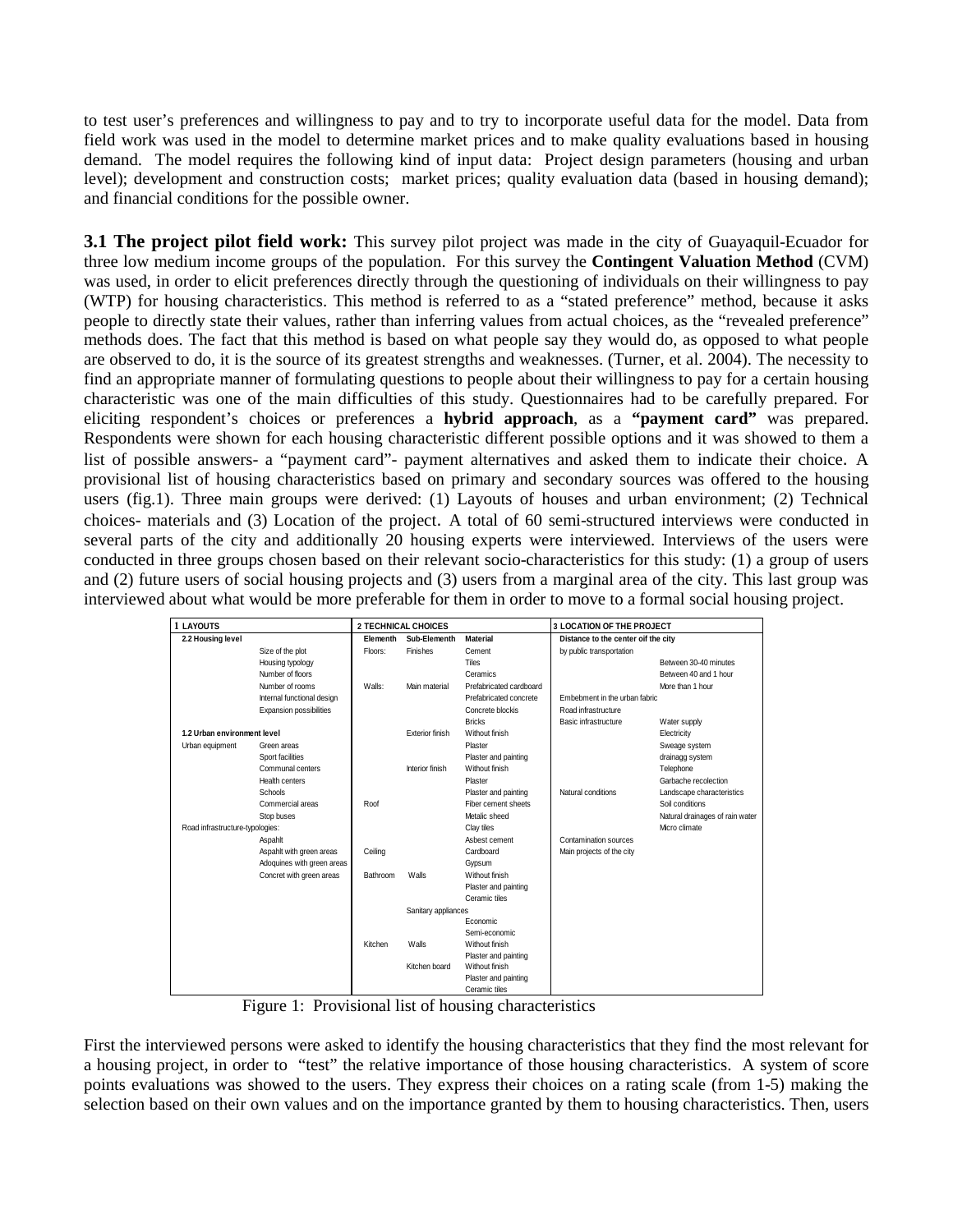were also asked to try to determine until what extend they are willing and able to pay for different additional housing characteristics. For this a "basic" price for a housing unit was determined based on local market prices. Adjustments to this basic price by changing and adding different housing characteristics have been elaborated. The persons were asked to select different alternatives of additional characteristics from a basic housing type (36 m² of floor area, 3 rooms, 1 toilet, basic sanitary and electrical installations, plastered walls and tiled roof). They were able to check the resulting price of the house and monthly payments due to the options chosen and they were also able to give up choices and interchanged housing characteristics when it seems for them unaffordable or not desirable. Variations on monthly payments under different financing mechanisms were also presented to the interviewed persons. As a result of the interviews a set of combination of additional characteristics selected by each individual over a basic housing type was obtained.

# **4. DESCRIPTION OF THE MODEL**

The model is developed to try to help stakeholders to deal with basically three types of concern: the quality of life to be provided by the project at their urban and housing levels; the overall financial feasibility of the project; and the affordability of the housing units for the intended target groups The model is conceptually based on five basic issues of housing:

- **Design:** for urban site and housing units.
- **Costs:** development costs, infrastructure cost and housing costs.
- **Market prices:** housing prices based on quality evaluations in a given environment.
- **Project investments:** with profitability margins, based on cost and prices for housing units, housing area; commercial, communal, green and circulation areas.
- **Affordability:** for potential users.

## **4.1. Parts of the model**

These issues are going to be displayed in a main part of the model for first estimations, related with basic data (A) as well as in additional parts: sub-models (B),

with more detailed calculations concerning: layouts, cost analysis, quality analysis, phasing investments and affordability. Thus, the model can be used in two ways: (1) as a tool for having a first general idea of the potential investments of the project and (2) later for more detailed calculations and following up of the project. In fact, the approach of using initial basic data may be adequate in many cases, at least for an initial run of the model.



Figure 2: Conceptual flow of the model

**Main part: first estimations (A):** Most of basic data that the user of the model enters as input parameters in the "Main" part is also automatically linked with additional parts: sub-models. Those parts could be directly included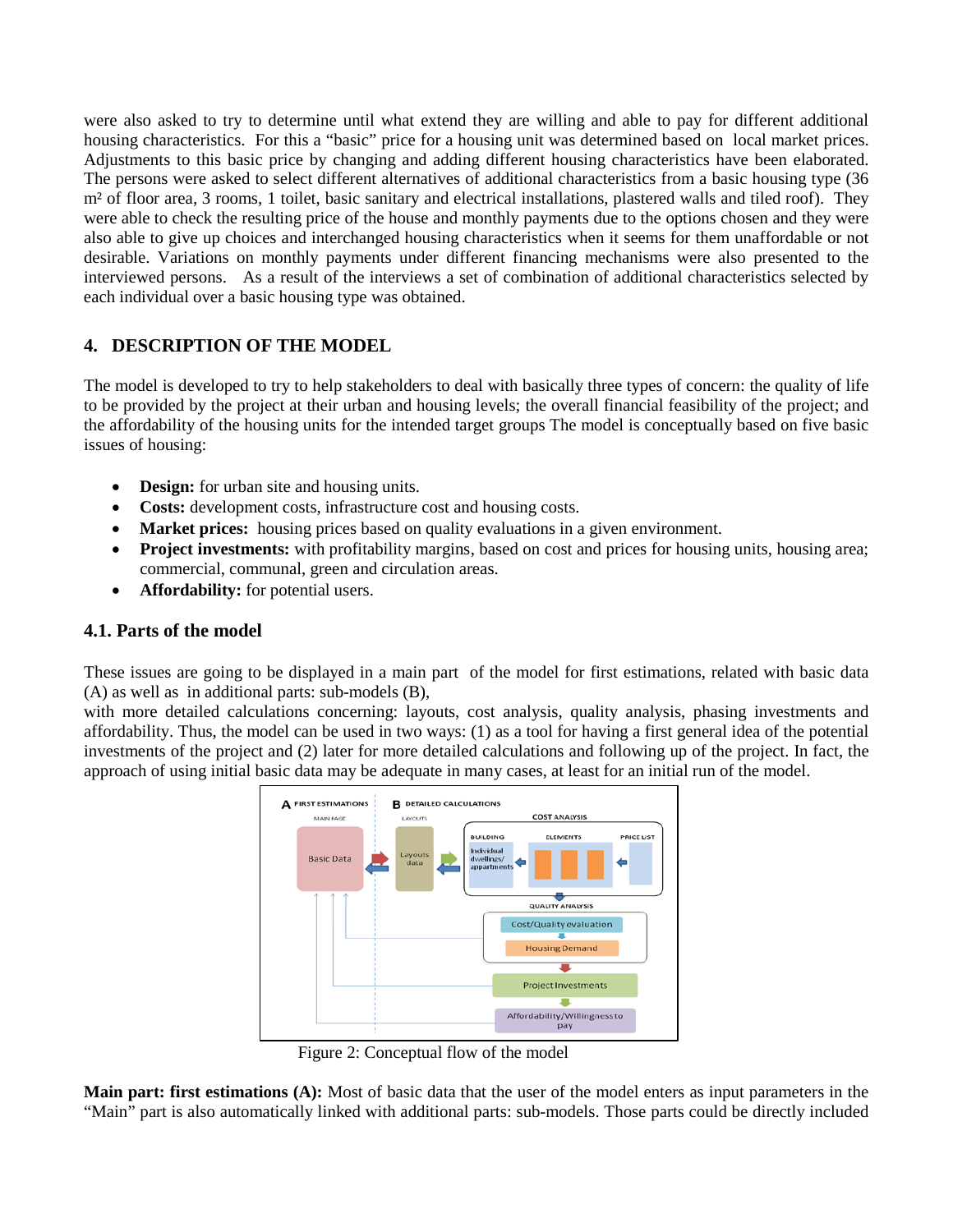in the same file of the model or could be considered as sub-models for posterior further developments. Resulting outputs of the main part are based on estimates using the basic data of first estimations (A). A comparison between estimated and more detailed calculations is also possible in this part, since outputs of estimates of basic data and those coming from more detailed parts (B) are showed simultaneously in a main page corresponding to this first part of the model.

**Additional parts: sub-models (B):** Detailed calculations concerning more extended parts of the model are considered, such as: Cost analysis of housing typologies, Layouts, quality evaluations, housing demand, phasing investments, and affordability. The aim of this part is to give more accurate calculations for the different parts to the users of the model. Basic data is extracted from the "Main" part on global estimations, but more additional parameters should be input.

#### **4.2. Basis description and overview**

The five basic issues of housing forming the basis of the model are: design, costs, market prices, project investments and affordability. The description of each of these issues and their presence in the two parts of the model (A: first estimations & B: detailed calculations) is explained in the following points, besides data requirements:

**4.2.1. Design:** The model is based on decisions regarding the design of urban development and housing units. To understand how the model works, it is useful to suppose that a piece of land has been identified as the potential site for a new housing scheme. In due course detailed calculations for the project could be done, but in the meantime, stakeholders would like to examine some of the potential tradeoffs in design, financing and so forth. The first question to be raised is how much land is going to be allocated for the different land uses, such as housing, commercial uses, green areas, community facilities. Second how many plots and of what size are going to be made available for housing; and what area needs to be set aside for vehicular and pedestrian circulation.

 Thus, data concerning design options for the urban site and housing units has to be entered as total area and percentage of housing area, percentages of plots area for housing typology, plots dimensions, number of plots per building fragment, number of building fragment per cluster, width of streets. Besides data concerning the dwelling, as the distance from plots limits to houses, number of floors, number of apartments per floor has also to be entered in the model. After calculations, outputs concerning m2 of floor area for each housing typology are showed. Based on those outputs the rest of non-housing areas (green, commercial, social and circulation areas) are going to be defined. Different housing levels are defined starting from plot size, housing unit, and those resulting from the combination of different spatial arrangements of plots, buildings and streets of a neighbourhood.

 Design parameters at the different housing levels are defined." The Elementh Method" (De Troyer 1990) provides the basis for those definitions. An additional section of the Design issue of the model is considered in a **"Layout"** part regarding detailed calculations over the distribution of plots and dwelling units concerning houses and apartments at the building and neighbourhood level.

**4.2.2. Costs:** Urban cost data referring to preliminary costs, land acquisition, site preparation, taxes and administrative costs, infrastructure, land and facilities for commercial and communal uses, green areas has to be included in this part of the model. For housing costs data of estimated or referential costs for plots and houses has to be entered. The outputs of this part are showed as costs estimates based on market cost and cost coming from more detailed parts of the model using the "Element Method" of Cost Control. Cost simulations using this method are employed in more detailed parts of the model concerning more detailed calculations and could be considered independently and developed as sub-models. Simulations are based on an extended database of prices for the different elements and sub-elements required for the estimation of the cost of a house. Detailed cost calculations are elaborated for each housing level. Each element is constituted of "work sections" selected from the database. The elements are defined in such a way that these are as independent as possible, different possible combinations of materials for elements and sub-elements are therefore possible (De Troyer 1990). For each element the cost is defined and finally elements are combined at the building level. This allows for reviewing the effect of changes regarding the type of materials, construction technologies and layouts upon the final cost of a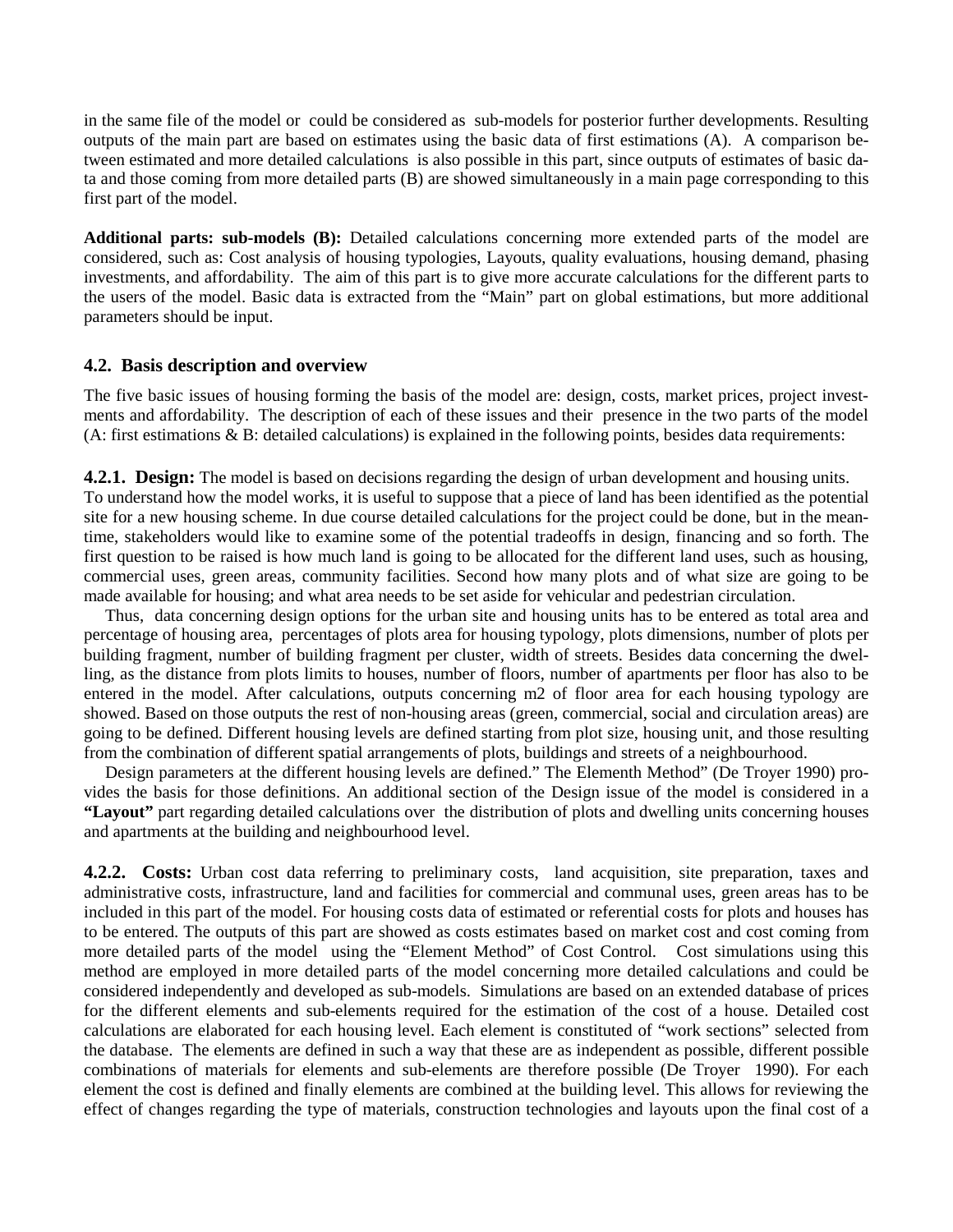dwelling type. Cost analysis of housing typologies are made concerning: Price list, (16)Foundation, (16)Shared Foundation, (13)Ground Floor, (14)Stairs, (21)External walls, (21) Shared walls, (22)Internal walls, (23)Suspended floor, (31)Windows, (32)External doors, (32)Internal walls, (5-)Sanitary, (6-)Electrical, (0)Residential land, (0)Infrastructure W, (0)Infrastructure D.

**4.2.3. Market Prices:** Data concerning estimated market prices for commercial, communal plots, commercial and communal buildings, besides estimates of market prices for housing plots and houses has to be entered. Detailed calculations of market selling prices are determined based on quality evaluations. The quality evaluations could be considered also as sub-models for further developments. For the elaboration of those quality evaluations methods and main assumptions are explained**:**

**4.2.3.1 Methods and main assumptions:** Methods for interpreting the results of the field work and main assumptions used for quality evaluations are: WTP (willingness to pay) curves and housing demand curves.

**WTP (willingness to pay) curves** are based on the assumption that for housing units (including plot characteristics, location and urban environmental characteristics) the total quality is the sum of the quality scores on the different aspects of housing characteristics as mentioned in fig.1 of part 3.1 of the project pilot field work. For each quality score the hypothesis is made that there are "diminishing marginal increases of quality" for additional spending on that item, by hypothesis represented by the following function:

$$
WTP = a_n * X_n \wedge (b_n) \qquad \qquad 0 < b_n < 1 \qquad \qquad (1)
$$

Where *a* represents a proportional term (for example, m2 or number of housing option), X is the additional cost on considered item (minimum \$1) and *b* is an exponent for item *n* based on the expressed people's preference. Then the total amount the average end user is willing to pay is thus expressed by the formula:

$$
WTP tot = H_u + L_a + \sum (a_1 * X_1^{\wedge}(b_1) + (a_2 * X_2^{\wedge}(b_2) + (a_3 * X_3^{\wedge}(b_3) + \cdots \tag{2})
$$

Where *WTPtot* market housing prices is a linear function of quality points for houses, land, and housing characteristics and where  $H_u$  and  $L_a$  are constants and represents the basic housing and land costs, plus the bundle of housing characteristics.

**Demand curves** are based on the assumption that if the number of houses provided to the market in a given period is increased a reduction of the selling price of the houses should be accepted. A minimum housing price is based on the assumption that a maximum number of houses could be provided. Whereas a maximum housing price is the result of the provision of a minimum number of houses. A slope formula is used for this linear relation:

$$
Slope = \frac{\text{Minimum price} - \text{Maximum price}}{\text{Maximum number of houses} - \text{Minimum number of houses}} \tag{3}
$$

Based on that slope it is possible to calculate any point that it is located on that curve, with the formula:

Selling price  $=$  Selling price of 1 house  $+$  (Number of units provided  $-$  Minimum number of units)  $*$  Slope  $(4)$ 

 **4.2.3.2 Quality evaluations:** Quality evaluations carried out for this research refers to evaluations made to estimate a market price based on users preferences. Two main evaluations were made. In the preliminary survey for each variant of the considered aspect of a housing characteristic (for example, for plots different sizes and layouts were presented, for urban environment different possibilities of urban facilities and for technical characteristics 2 or 3 additional kinds of finishes) people were asked what they would select given a fixed cost (based on present day market prices) and on their available means. The outcomes are represented by **WTP curves** (fig. 3), showing graphically the additional value on top of the market price that could be asked for each housing characteristics. Alternatives are represented on increasing cost and frequency for the added selection. If for a given price many households are selecting and alternative an estimation is made that for a higher price people will still buy it. In the curves used in this research an attribute looses importance after a certain level is reached. For example for the users of this case study it was showed an option of increasing the amount of green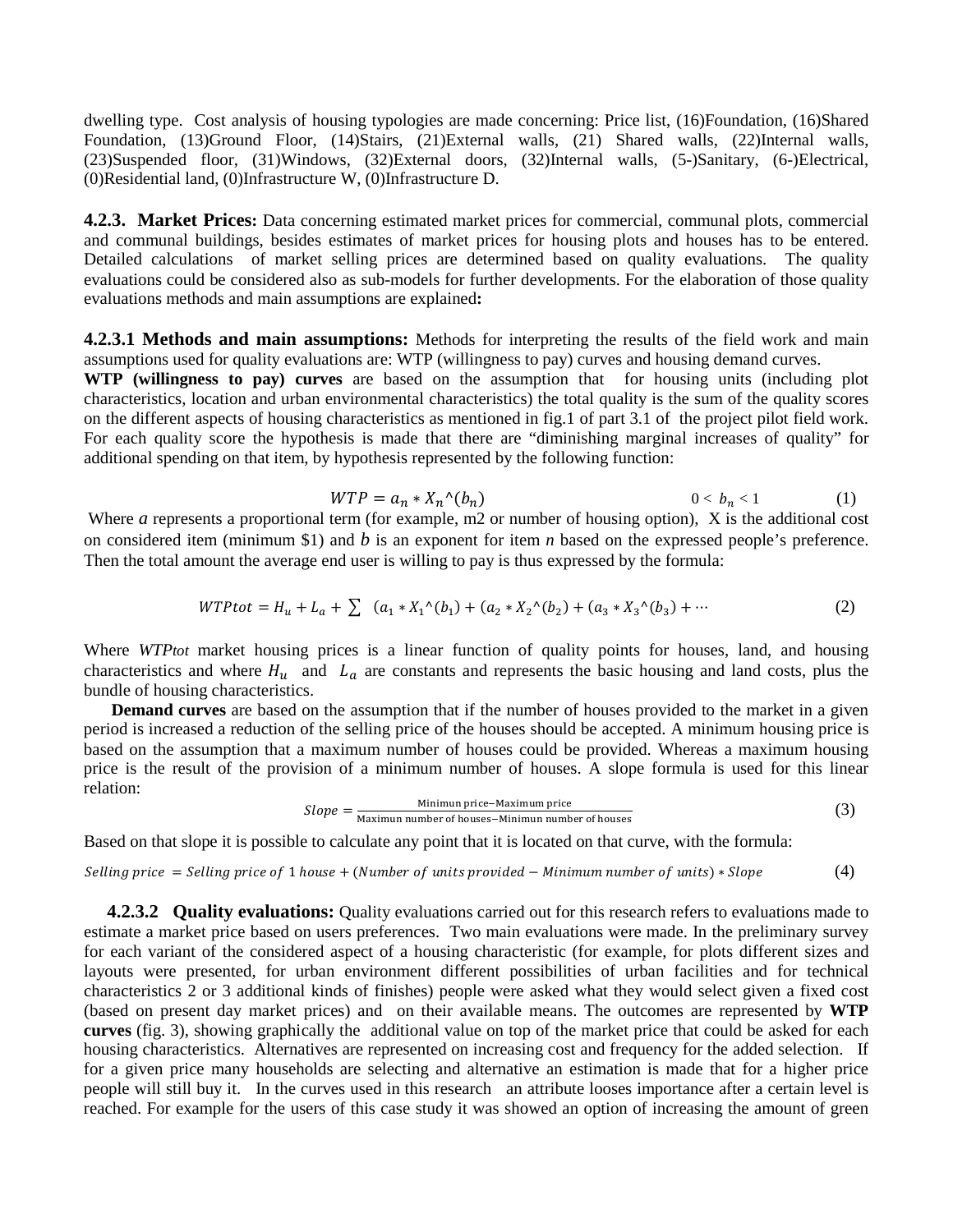spaces in the surrounding area of their homes (6 blocks away), from 3 to 8 %. They demonstrate willingness to pay until 10% more of the normal price of the house for having a house in a neighbourhood with this improved characteristic. The increased percentage on willingness to pay represents the highest point or points of a value-WTP curve and it is considered in this research as the maximum amount of money that people will be willing to pay for a certain housing characteristic. But after that point the characteristic may be not more interesting for them and their willingness to pay could be reduced or kept constant. Data concerning the maximum points of the curves for each urban housing characteristic will be used as inputs for estimating market selling prices in the development of the model.

After the estimations of WTP for each housing parameter it was calculated the **total WTP or additional price** to be paid for a housing unit. For that equation (2) was used, considering total price as the sum of price-value attached to the combination of most preferred housing parameters. After this, a second evaluation is made regarding housing demand expressed in **housing demand curves** per each housing typology and for each target group. For this part the formulas (3) and (4) indicated in the part 4.2.3.1 of methods and main assumptions should be used. From those curves it is possible to predict a reduction price in accordance with the number of units supplied on the market per period. This data concerning reduction prices is also going to be input in the model for the estimation of housing market selling prices.



Figure 3: Quality evaluations: WTP curves of housing characteristics and demand curves by housing type

**4.2.4. Project investments:** The market selling prices obtained after using the demand curves and quality scores are employed in a time cash flow for considering investment possibilities, in order to show how much money will be required to finance the deficit between expenses and income upon time. Results of profitability margins and return on investments are shown as the consequences of all the previous decisions made at the design, costs and market prices phases. Main outputs of this part are profitability of the project, internal rate of return, and RFF.

**4.2.5. Affordability:** The affordability for the population is considered through housing annuities for different income groups considering their financial possibilities. Although people generally prefer to select as many options are possible, they are less interested to do it if also that means an increase in price (Hofman et al. 2006). The affordability is tested under varying options of loan terms, interest rates, and progression rates. For considering housing annuities also data extracted from the survey is used regarding capacity and willingness to pay. These last two issues could be considered as highly influenced by income category , but another factors such as size of family, ages, education, values and goals in life (Linderg et al. 1998) can have a greater influence over preferences for housing characteristics. Affordability for each income group is considered as the budget restriction to be used in determining the range of maximum quality points that may lead to the optimal combination of preferred housing characteristics.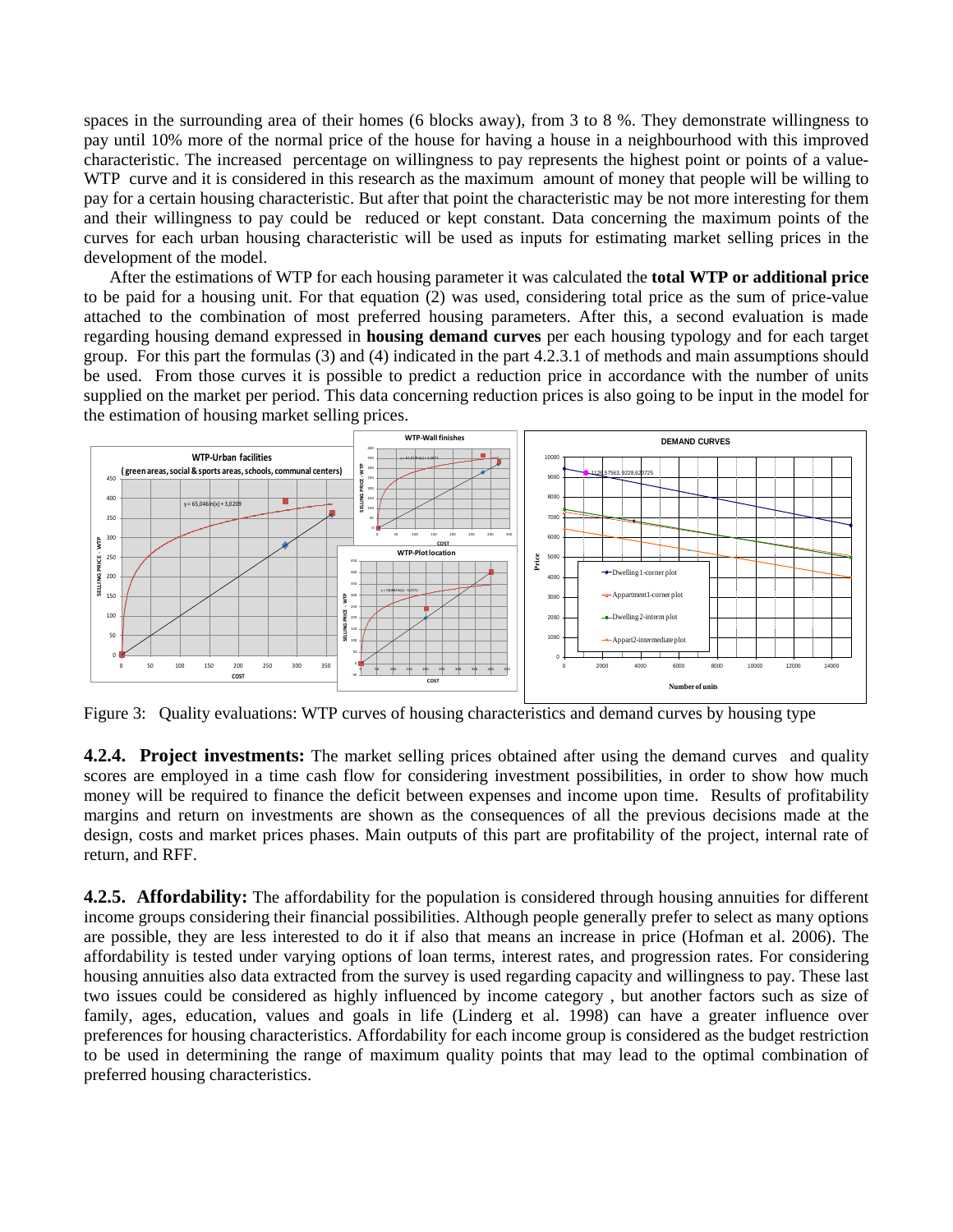## **5. MAIN FINDINGS**

One of the main findings of this research is about the identification of main preferable attributes by housing users and the employment of alternatives methods to incorporate this data into the model. Results based on provisional estimations indicate that housing users highly value amenities such as urban environment, floor finishes, plot location, soil conditions, rain drainages and location in relation to main city projects. Special attention should be lay over those identified housing characteristics that could not be easily changed over time (layout, plot size) and those that could be more easily changed (technical finishes). These characteristics should be considered for an in depth analysis on future housing projects. The use of this data in the model allows analyzing the most optimal and preferred combination of housing characteristics that could lead to the maximum budget and to get the satisfaction of involved stakeholders.



Figure 4: Developers profitability and users willingness to pay

Based on the field work carry out for this study it was possible to estimate the willingness to pay for customized housing characteristics based on a basic housing type. From the groups interviewed for this research it was found that they were willing to pay extra an average of 33% for customized housing characteristics over a basic housing type. Figure 4 shows results of the model using information from the field work regarding willingness to pay of housing users. The maximum estimated percentage of willingness to pay was based on a basic housing type. For testing the model another housing type was derived from the basic one. The additional value translated in the extra percentage over the basic housing price that users are willing to pay means an increase in profitability for developers that is in direct relation with the acceptability of the project for the future users.

## **6. CONCLUSIONS: LIMITATIONS, CONTRIBUTION AND POSSIBILITIES**

Main limitation of this study is that the data was obtained from a field work made on a small-scale, thus the proposed model must be further validated in future research. Nevertheless findings were considered to be sufficient as a first approximation for the understanding of the problem and to define a starting point for further research. Another limitation is about the use of the model between the different actors involved. The model is intended to be used as a tool for the stakeholders involved (individually or jointly) for reviewing options about the inclusion of input parameters in the planning process of an urban housing project. It is not intended to replace judgment, experiences or the negotiation and managerial skills of the stakeholders involved. What the model can do as others like this, it is to illuminate the choices and tradeoffs that are involved in the planning and in the negotiation process of a project. Furthermore, care should be taken for interpreting results coming from data collected through a Stated Preference Method, as answers from respondents could be strongly conditioned by other variables such as the financial payment possibility offered to them as well as to their economical, cultural and social condition. The main contribution of this study regarding originality and novelty in relation with the analyzed case study is that as far as known by the author this is the first attempt to incorporate value (based on the willingness to pay of users and future users of a project for housing characteristics) as quantifiable input